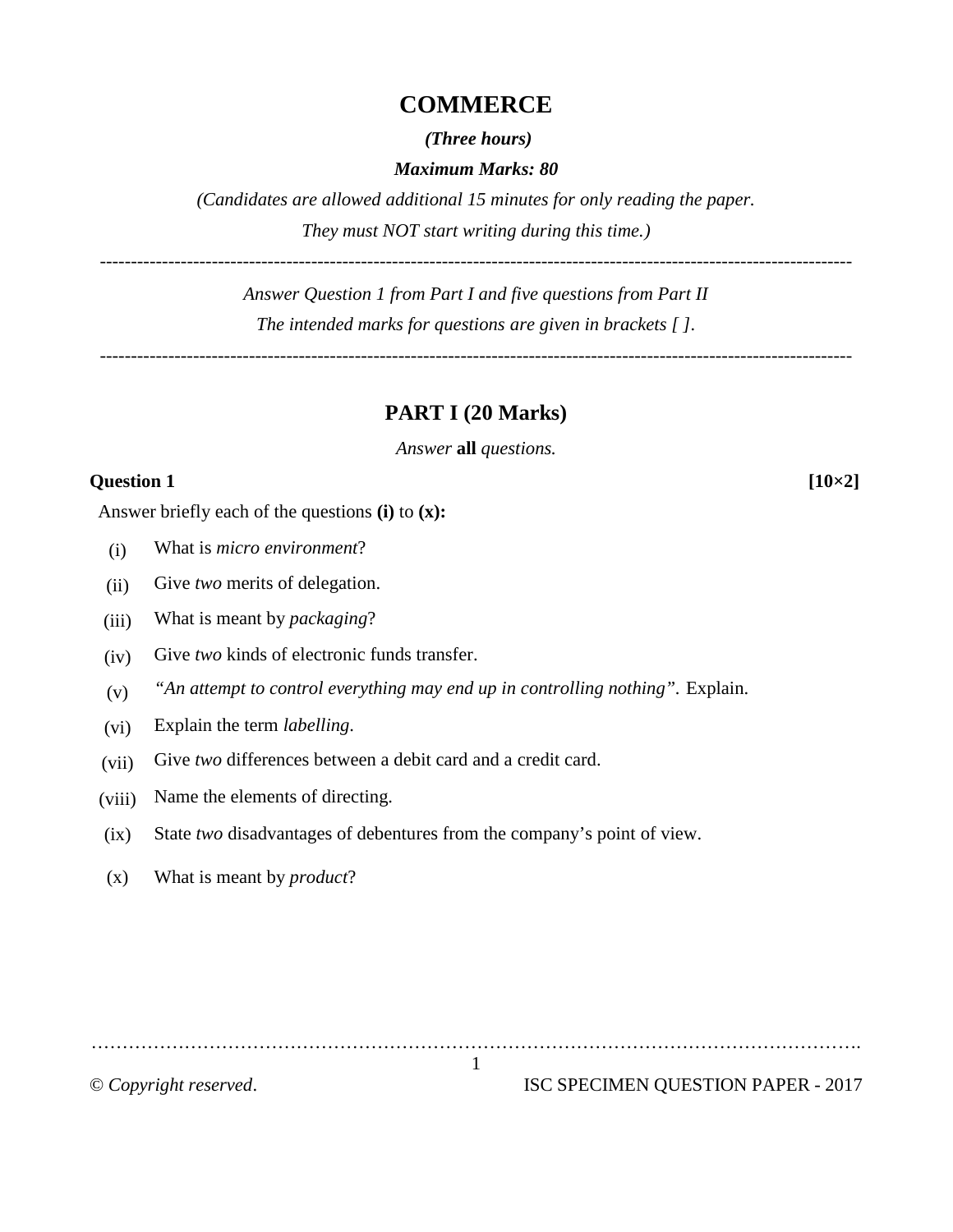# **PART II (60 Marks)**

## *Answer any five questions*.

## **Question 2**

| (a)               | What is <i>financial planning</i> ? Enumerate two factors which bring out the importance of                                                                                                                   | $[3]$            |
|-------------------|---------------------------------------------------------------------------------------------------------------------------------------------------------------------------------------------------------------|------------------|
|                   | financial planning in a business.                                                                                                                                                                             |                  |
| (b)               | Understanding the environment of the business is of immense significance. Explain.                                                                                                                            | $[4]$            |
| (c)               | What is price? Discuss <i>four</i> factors that determine the price of a product.                                                                                                                             | $\left[5\right]$ |
| <b>Question 3</b> |                                                                                                                                                                                                               |                  |
| (a)               | What are public deposits? Give two advantages of public deposits from the Company's<br>point of view.                                                                                                         | $[3]$            |
| (b)               | Explain four long term sources of finance raised by a Joint Stock Company.                                                                                                                                    | $[4]$            |
| (c)               | What is <i>marketing mix</i> ? Explain briefly the elements of marketing mix.                                                                                                                                 | $[5]$            |
| <b>Question 4</b> |                                                                                                                                                                                                               |                  |
| (a)               | What are self- actualisation needs?                                                                                                                                                                           | $[3]$            |
| (b)               | The manager of Maxim enterprises, which deals in readymade garments is facing the<br>problem of poor sales. Suggest and explain four promotional measures which can be<br>undertaken by him to improve sales. | [4]              |
| (c)               | What is meant by <i>working capital</i> ? Explain the various types of working capital.                                                                                                                       | [5]              |
| <b>Question 5</b> |                                                                                                                                                                                                               |                  |
| (a)               | Training increases the skill while development shapes attitudes. Elucidate.                                                                                                                                   | $[3]$            |
| (b)               | Give <i>four</i> advantages of E-Banking.                                                                                                                                                                     | $[4]$            |
| (c)               | Explain the various steps in the process of control.                                                                                                                                                          | [5]              |
|                   |                                                                                                                                                                                                               |                  |

……………………………………………………………………………………………………………. 2

© *Copyright reserved*. ISC SPECIMEN QUESTION PAPER - 2017